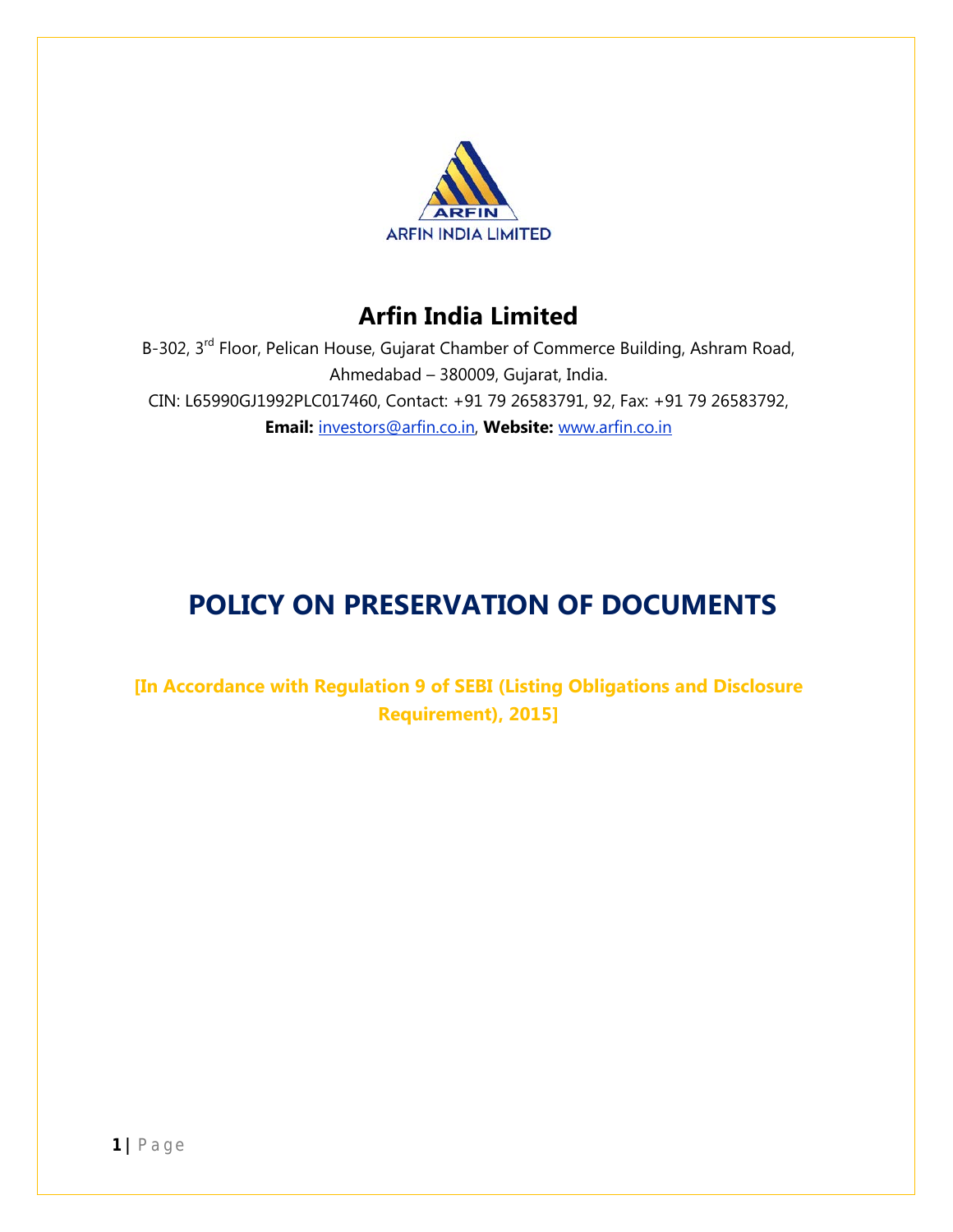| <b>INDEX</b> |
|--------------|
|--------------|

| Sr.<br>No. | <b>Particulars</b>    | <b>Page</b><br>Nos. |
|------------|-----------------------|---------------------|
| 1.         | Preamble              | 3                   |
| 2.         | Scope                 | 3                   |
| 3.         | Objectives            | 3                   |
| 4.         | Definitions           | $\overline{4}$      |
| 5.         | Interpretation        | 4                   |
| 6.         | Guidelines            | $\overline{4}$      |
| 7.         | Modes of preservation | 5                   |
| 8.         | Review                | 6                   |
| 9.         | Annexure              | 7                   |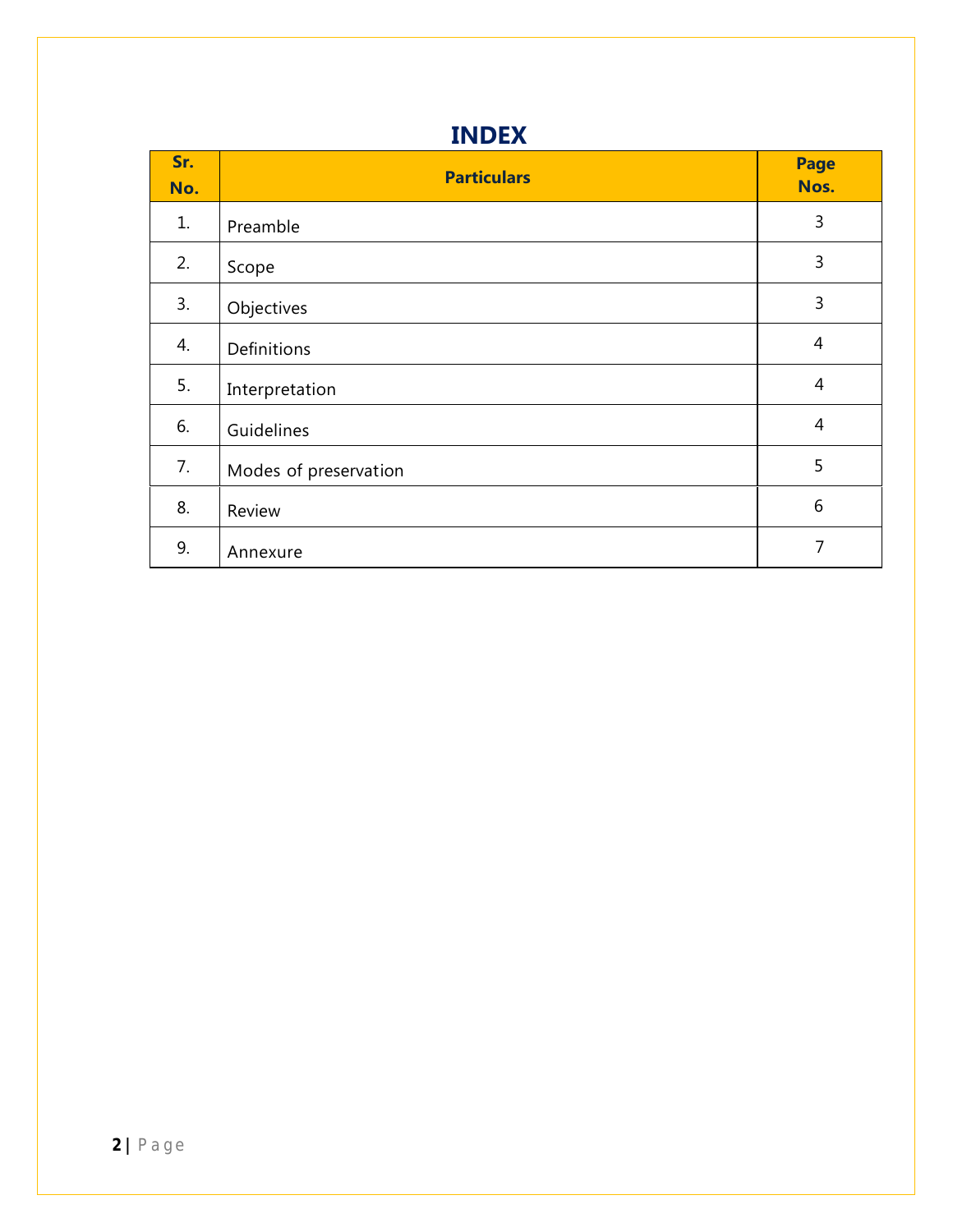#### **1. PREAMBLE**

As per Regulation 9 of SEBI (LODR) Regulations, every listed entity to have a policy on Preservation of Documents / records maintained by the entity either in Physical Mode or Electronic Mode.

#### **2. SCOPE**

This policy shall govern the maintenance and preservation of documents by our Company as per applicable statutory and regulatory requirements.

#### **3. OBJECTIVES OF THE POLICY**

The main objective of this policy is to ensure that all the statutory documents / records are preserved in compliance with the Regulations and as per Policy framed in compliance with the Regulations so as to ensure that the documents/records are available in good order and to prevent from being altered, damaged or destroyed and also readily available as and when required by the Company to meet its legal obligation. Some documents / records no longer needed, those are discarded after following the due process for discarding such documents / records.

The major objectives of the policy are:

- a) Identification of statutory registers and other records of the Company which are required to be preserved.
- b) Identification and categorization of the statutory registers and other records to be maintained either for eight years or permanently.
- c) Decide whether the statutory records and documents are to be preserved in physical form or in electronic form.
- d) After completion of 8 years, for the statutory records and documents which are to be preserved for 8 years, which are to be disposed off as per the guidelines of this Policy or as decided by the Board of Directors at that time.
- e) To provide support to employees of the Company in understanding their obligations in retaining and preserving the documents and records.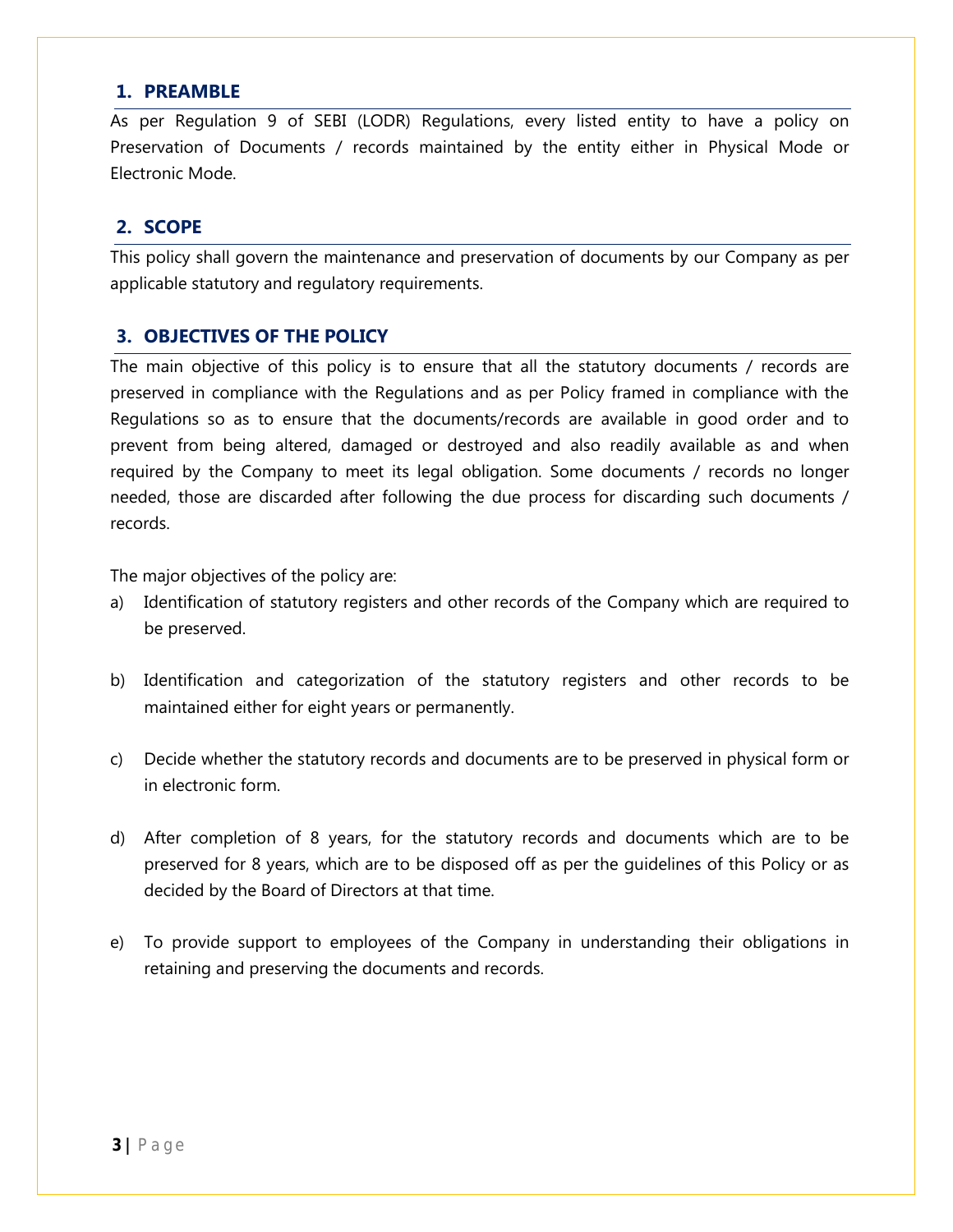#### **4. DEFINITIONS**

- 1. "**Act**" means the Companies Act, 2013, Rules framed thereunder and any amendments thereto from time to time;
- 2. "**Board of Directors**" or "**Board**", means the collective Board of Directors of the company;
- 3. "Company", "This Company", "The Company", "Company" wherever occur in the policy shall mean "Arfin India Limited".
- 4. "**Current**" means running matter or whatever is at present in course of passage.
- 5. "**Electronic Form**" means any contemporaneous electronic device such as computer, laptop, compact disc, floppy disc, space on electronic cloud, or any other form of storage and retrieval device, considered feasible, whether the same is in possession or control of the Company or otherwise the Company has control over access to it .
- 6. "**Maintenance**" means keeping Documents/records, either in Physical or in Electronic Form.
- 7. "**Policy**" or "**This Policy**" means, "Policy on Preservation of Documents."
- 8. "**Preservation**" means to keep in good order and to prevent from being altered, damaged or destroyed.
- 9. "**Regulations**" means Securities and Exchange Board of India (Listing Obligations and Disclosure Requirements) Regulations, 2015 and any amendments thereto;

## **5. INTERPRETATION**

Terms that have not been defined in this Policy shall have the same meaning assigned to them in the Companies Act, 2013 and Securities and Exchange Board of India (Listing Obligations and Disclosure Requirements) Regulations, 2015.

## **6. GUIDELINES**

As per Regulation 9 of SEBI (LODR) Regulations, every listed entity shall have a policy for preservation of documents, approved by its Board of Directors, classifying them in at least two categories as follows –

- a. Documents whose preservation shall be permanent in nature;
- b. Documents with preservation period of not less than eight years after completion of the relevant transactions.

Provided that the listed entity may keep documents specified in clauses (a) and (b) in electronic mode.

**4 |** P a g e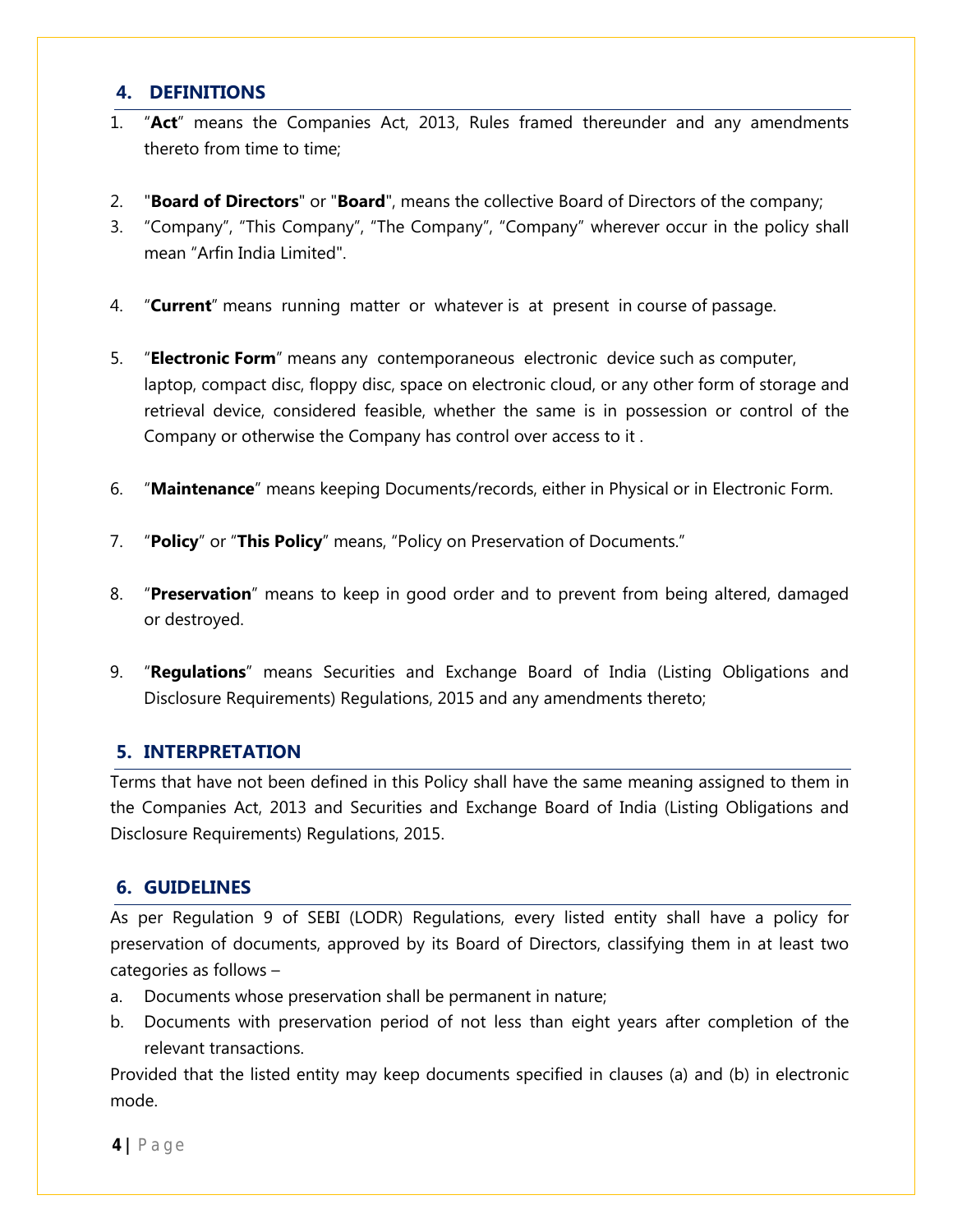Accordingly, the company has by way of this policy provided following criteria for preservation of documents:

- a) Documents that needs to be preserved and retained permanently;
- b) Documents that need to be preserved and retained for a period of 8 years as specified under the Companies Act, 2013 or SEBI (LODR) Regulations.
- c) Documents that need to be preserved and retained for such period as prescribed under any statute or regulation as applicable to the Company.
- d) Where there is no such requirement as per applicable law, then for such period as the documents pertains to a specific matter, Board of Directors of the Company decided upon presentation of proposal by such departmental head.

An indicative list of the Documents and the time-frame of their preservation is provided in **Annexure- I**.

## **7. MODE OF PRESERVATION**

The Documents may be preserved in

- a) Physical form; or
- b) Electronic Form.

The officials/Departmental heads of the Company are responsible to preserve the documents and records who are generally expected to observe the compliance of statutory requirements as per applicable law.

The preservation of documents should be such as to ensure that there is no tampering, alteration, destruction or anything which endangers the content, authenticity, utility or accessibility of the documents and readily available as and when required by the Company.

The preserved documents must be accessible at all reasonable times. Access may be controlled by the concerned Authorised Person who is responsible for preservation, so as to ensure integrity of the documents and prohibit unauthorized access and unauthorized usage of such documents.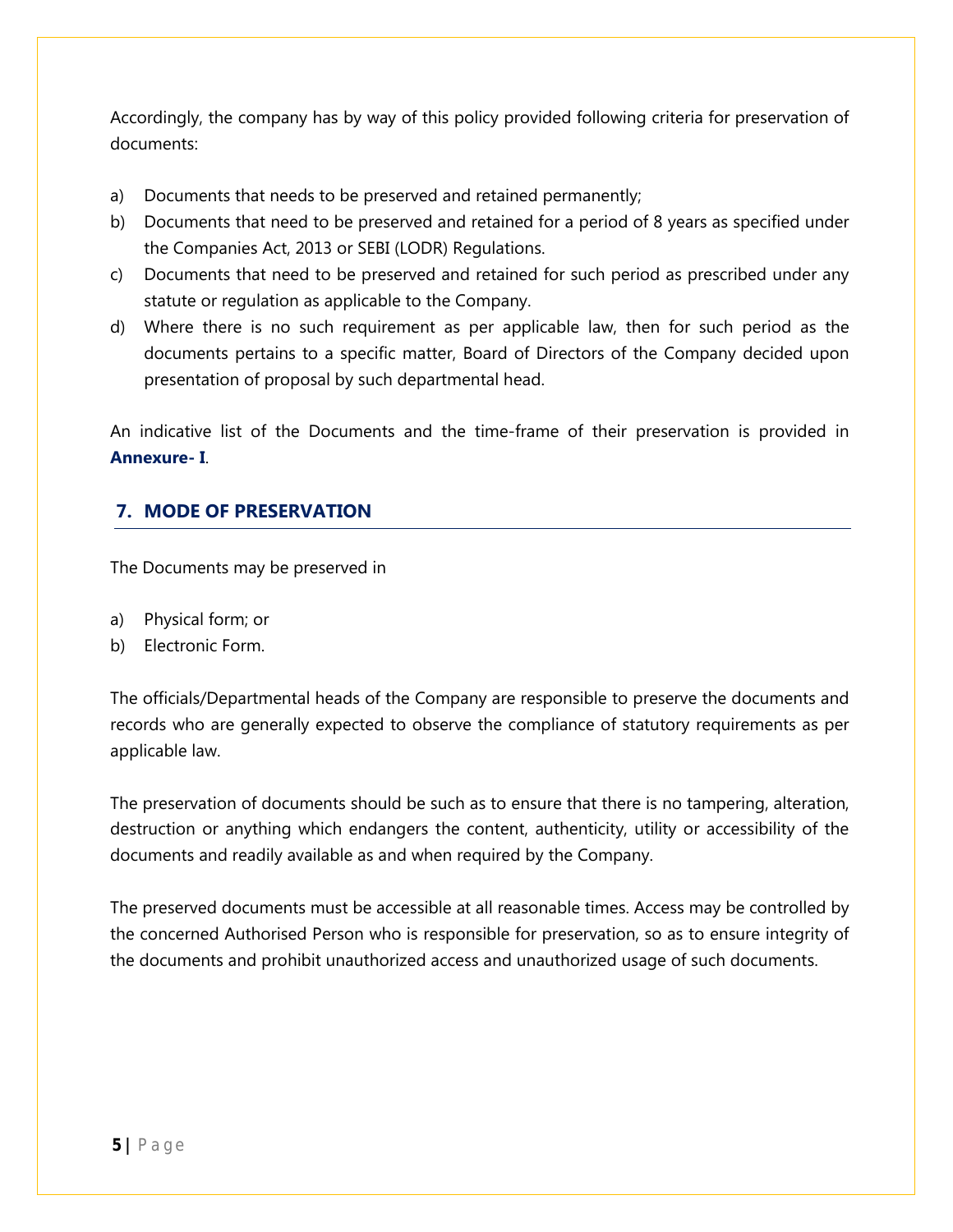#### **DESTRUCTION OF DOCUMENTS**

The documents of the Company which are no longer required as per the time schedule prescribed in the **Annexure I** may be destroyed by respective departmental head. The concerned officer may direct employees in charge from time to time to destroy the documents which are no longer required as per the documents Preservation Schedule given under **Annexure-I**. The details of the documents destroyed by the Company shall be recorded in the Register for Disposal of Records to be kept by the departmental head who are disposing of the documents in the format prescribed at "**Annexure-II**". The entries in the register shall be authenticated by the departmental head.

#### **8. POLICY REVIEW**

The Board of Directors of the Company shall have the right to review/amend the policy from time to time in compliance of law/regulation in force.

#### **For, Arfin India Limited**

SD/- **Mahendra R. Shah** Executive Chairman & WTD Place: Ahmedabad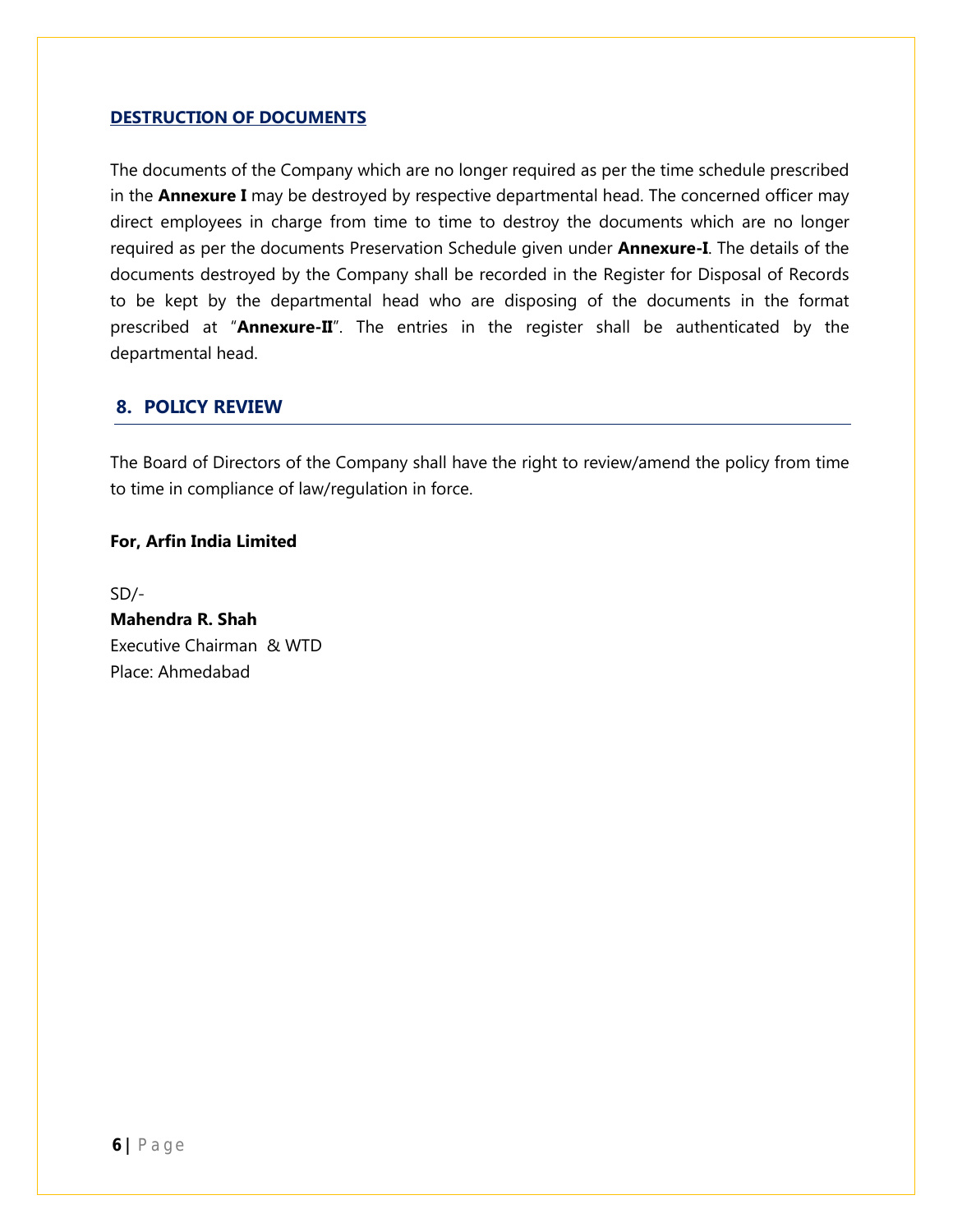#### **ANNEXURE – I**

## **Indicative list**

The Documents Preservation Schedule is organized as follows:

## **Section Topics**

- A. Corporate Records
- B. Accounts and Finance
- C. Tax Records
- D. Legal Files and papers
- E. Property Records
- F. Projects Records
- G. Correspondence and Internal Memo
- H. Insurance Records
- I. Personnel Records
- J. Electronic Records

| <b>A. Corporate Records</b> |                                                         |                            |  |
|-----------------------------|---------------------------------------------------------|----------------------------|--|
| <b>Sr. No</b>               | <b>Record Type</b>                                      | <b>Preservation Period</b> |  |
|                             | Documents to be preserved permanently                   |                            |  |
| 1                           | <b>Statutory Registers</b>                              | Permanent                  |  |
| 2                           | <b>Register of Members</b>                              | Permanent                  |  |
| 3                           | <b>Index of Members</b>                                 | Permanent                  |  |
| 4                           | Licenses and Permissions                                | Permanent                  |  |
| 5.                          | Statutory Forms except for routine compliance           | Permanent                  |  |
| 6                           | <b>Scrutinizers Reports</b>                             | Permanent                  |  |
| 7                           | Common Seal Register                                    | Permanent                  |  |
| 8                           | Minutes Books of Board, Committees and General Meetings | Permanent                  |  |

| <b>A. Corporate Records</b> |                                                             |                            |  |
|-----------------------------|-------------------------------------------------------------|----------------------------|--|
| <b>Sr. No</b>               | <b>Record Type</b>                                          | <b>Preservation Period</b> |  |
|                             | Documents to be retained for a minimum period of 8 years    |                            |  |
| 9                           | <b>Annual Returns</b>                                       | 8 years from the filing    |  |
|                             |                                                             | with the Ministry of       |  |
|                             |                                                             | Corporate Affairs          |  |
| 10                          | Registers<br>Board, Committees and<br>Attendance            | 8 Years                    |  |
|                             | <b>General Meetings</b>                                     |                            |  |
| 11                          | Notice of<br>Office copies of<br>Meetings<br>General<br>and | 8 Years                    |  |
|                             | related papers                                              |                            |  |
| 12                          | Office copies of Notice, Agenda, Notes on Agenda and other  | 8 Years                    |  |
|                             | related papers of Board Meeting/Committee Meeting           |                            |  |

**7 |** P a g e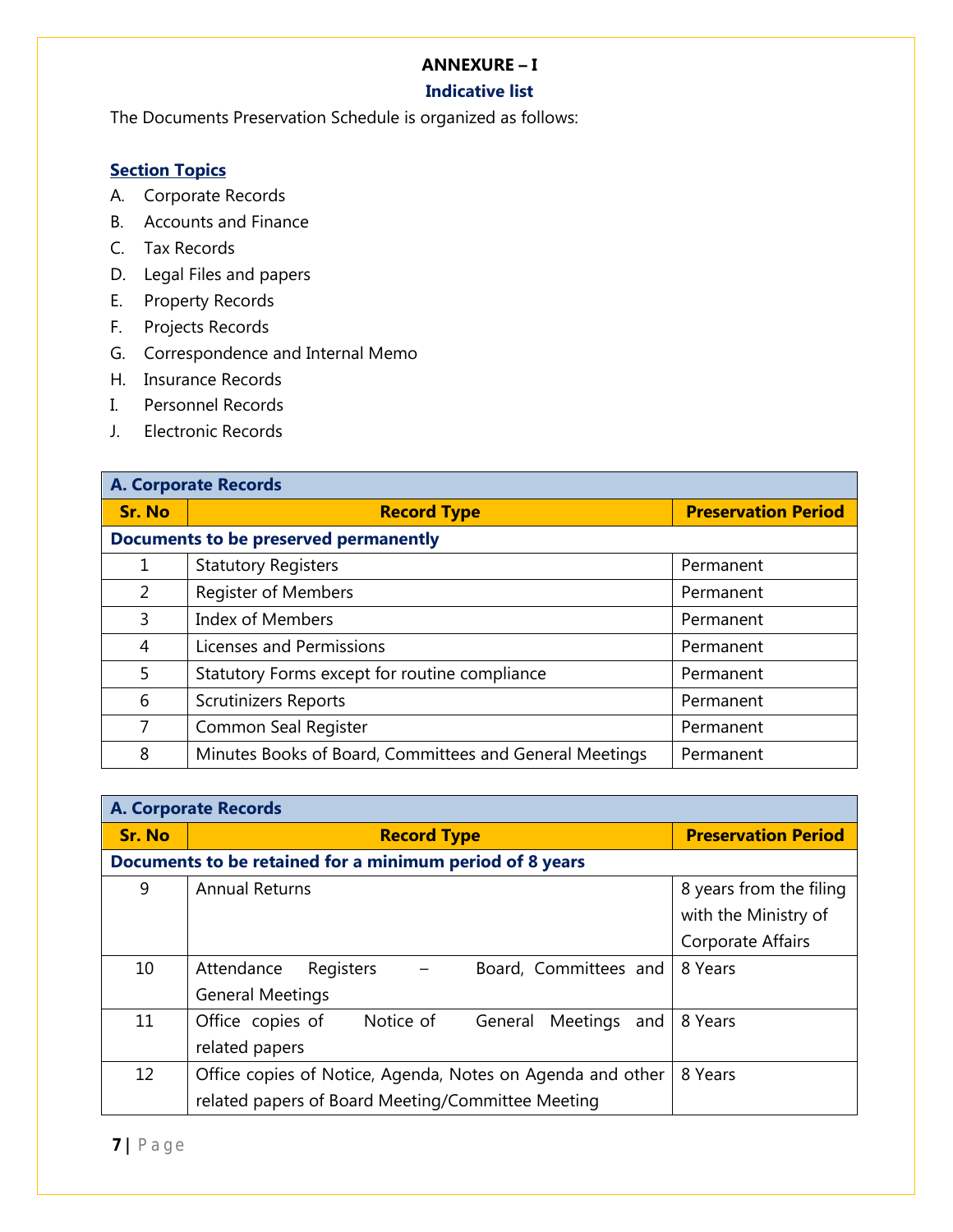| <b>B. Accounts and Finance</b>                           |                                               |                            |
|----------------------------------------------------------|-----------------------------------------------|----------------------------|
| <b>Sr. No</b>                                            | <b>Record Type</b>                            | <b>Preservation Period</b> |
|                                                          | <b>Documents to be retained permanently</b>   |                            |
| 1                                                        | Annual Audit Reports and Financial Statements | Permanent                  |
| Documents to be retained for a minimum period of 8 years |                                               |                            |
| 2                                                        | Books of Accounts, Ledgers and Vouchers       | 8 years from the end       |
|                                                          |                                               | of Financial Year or       |
|                                                          |                                               | after completion of        |
|                                                          |                                               | Assessment under           |
|                                                          |                                               | Applicable law,            |
|                                                          |                                               | whichever is later.        |
| 3                                                        | <b>Bank Statements</b>                        | 8 Years                    |
| 4                                                        | Investment Records                            | 8 Years                    |

| <b>C. Tax Records</b> |                                     |                                       |  |
|-----------------------|-------------------------------------|---------------------------------------|--|
| <b>Sr. No</b>         | <b>Record Type</b>                  | <b>Preservation Period</b>            |  |
| 1                     | Tax Exemption and Related documents | 8 years                               |  |
| 2                     | Payment Challans                    | 8 years                               |  |
| 3                     | <b>Excise Records</b>               | 8 years from the end of the Financial |  |
|                       |                                     | of after completion<br>Year<br>.of    |  |
|                       |                                     | assessment under the applicable       |  |
|                       |                                     | law, whichever is later.              |  |
| 4                     | Tax Deducted at source Record       | 8 years from the end of the Financial |  |
|                       |                                     | of after completion<br>Year<br>of     |  |
|                       |                                     | assessment under the applicable       |  |
|                       |                                     | law, whichever is later.              |  |
| 5                     | <b>Income Tax Record</b>            | 8 years from the end of the Financial |  |
|                       |                                     | of after<br>Year<br>completion<br>_of |  |
|                       |                                     | assessment under the applicable       |  |
|                       |                                     | law, whichever is later.              |  |
| 6                     | Service Tax Record                  | 8 years from the end of the Financial |  |
|                       |                                     | of after<br>completion<br>Year<br>0f  |  |
|                       |                                     | assessment under the applicable       |  |
|                       |                                     | law, whichever is later.              |  |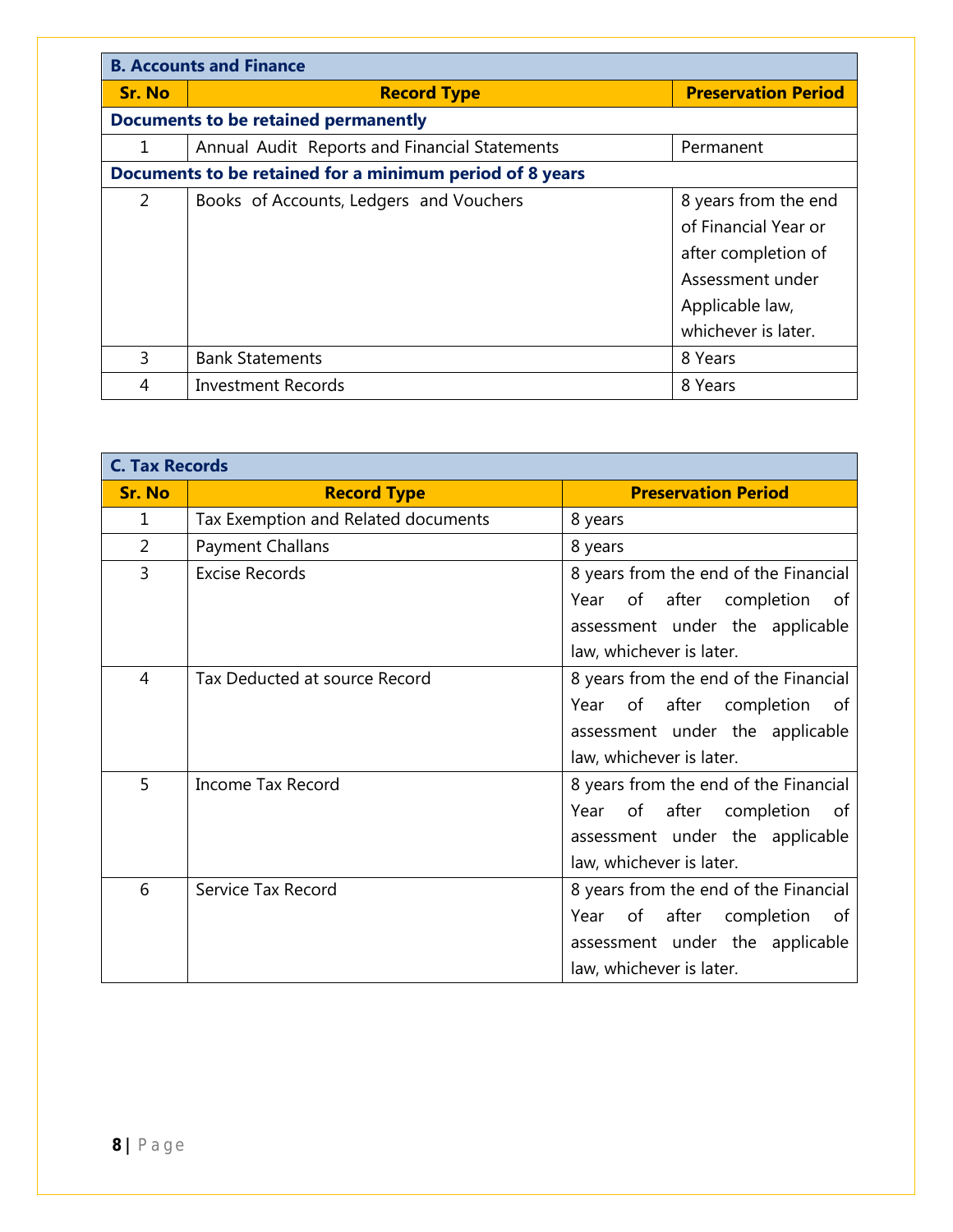| <b>D. Legal Files and Records</b> |                                                               |                            |  |
|-----------------------------------|---------------------------------------------------------------|----------------------------|--|
| <b>Sr. No</b>                     | <b>Record Type</b>                                            | <b>Preservation Period</b> |  |
|                                   | <b>Documents to be retained permanently</b>                   |                            |  |
| 1                                 | <b>Court Orders</b>                                           | Permanent                  |  |
|                                   | Documents to be retained for a minimum period of 8 years      |                            |  |
| 2                                 | Agreements and Related Correspondence<br>Contracts,           | 8 years after              |  |
|                                   | (including any proposal that resulted in the contract and     | termination<br>or          |  |
|                                   | other supportive documentation)                               | expiration of              |  |
|                                   |                                                               | contracts                  |  |
| 3                                 | Opinions<br>including<br>subject<br>Legal<br>Memoranda<br>and | 3 years after the close    |  |
|                                   | matter files                                                  | of matter                  |  |
| 4                                 | Litigation files                                              | 3 year after close of      |  |
|                                   |                                                               | the Litigations            |  |

| <b>E. Property Records</b> |                                                                     |                            |
|----------------------------|---------------------------------------------------------------------|----------------------------|
| <b>Sr. No</b>              | <b>Record Type</b>                                                  | <b>Preservation Period</b> |
|                            | <b>Documents to be retained permanently</b>                         |                            |
| $\mathbf 1$                | Original Purchase and Sale Agreements<br>/ Deeds                    | Permanent                  |
| $\overline{2}$             | Property Card, Ownership records issued by<br>Government Authority  | Permanent                  |
| <b>F. Project</b>          |                                                                     |                            |
| $\mathbf 1$                | Project Documents and Related correspondence (including             | 3 years from the           |
|                            | any proposal of the Project and its approval)                       | date of completion of      |
|                            |                                                                     | the project                |
|                            | <b>G. Correspondence and Internal Memo</b>                          |                            |
| 1                          | Those pertaining to non-routine matters or having significant       | 8 years                    |
|                            | lasting consequences                                                |                            |
|                            | Correspondence and memoranda pertaining to routine                  | 2 years                    |
|                            | significant<br>matters<br>having<br>impact,<br>lasting<br>and<br>no |                            |
|                            | consequences e.g.                                                   |                            |
|                            | .Routine letters, notes that require no acknowledgment or           |                            |
|                            | follow-up such as inter office memo, letters for transmittal        |                            |
|                            | and plans for Meetings;                                             |                            |
|                            | •Letters of general enquiry and replies that complete cycle of      |                            |
|                            | correspondence;                                                     |                            |
|                            | .Other letters of inconsequential subject matter or that            |                            |
|                            | definitely close correspondence to which no further reference       |                            |
|                            | will be necessary.                                                  |                            |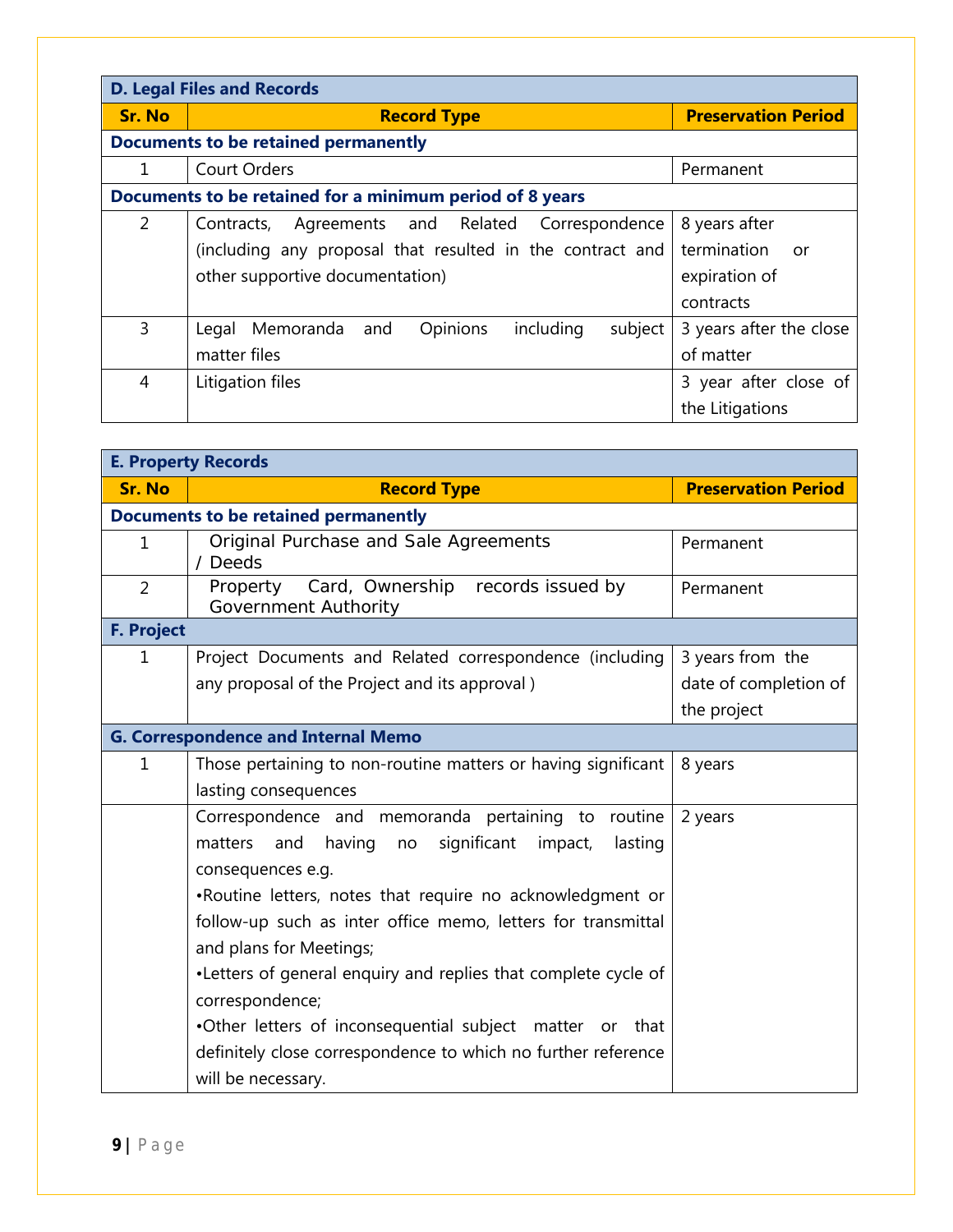| <b>H. Insurance Records</b> |                                                                            |                                                                                                                                                                                              |
|-----------------------------|----------------------------------------------------------------------------|----------------------------------------------------------------------------------------------------------------------------------------------------------------------------------------------|
| <b>Sr. No</b>               | <b>Record Type</b>                                                         | <b>Preservation Period</b>                                                                                                                                                                   |
|                             | <b>Documents to be retained permanently</b>                                |                                                                                                                                                                                              |
| 1                           | Master Policies and related documents                                      | Permanent                                                                                                                                                                                    |
| <b>Miscellaneous</b>        |                                                                            |                                                                                                                                                                                              |
| $\overline{2}$              | Insurance Policies<br>for<br>moveable<br>immoveable assets, vehicles, etc. | 2 years from the date<br>of expiry. However, in<br>case of any claims<br>pending in respect of<br>such policies, the<br>same shall be<br>preserved till the<br>settlement of such<br>claims. |
| 3                           | Inspection / Survey Reports                                                | 2 years                                                                                                                                                                                      |
| $\overline{4}$              | Claim Records                                                              | 12 months after<br>settlement of the<br>claims                                                                                                                                               |
| <b>I. Personnel Records</b> |                                                                            |                                                                                                                                                                                              |
| $\mathbf{1}$                | Payroll Registers                                                          | 8 years                                                                                                                                                                                      |
| $\overline{2}$              | Bonus, Gratuity and other Statutory Records                                | 8 years                                                                                                                                                                                      |
| 3                           | Time office Records and Leave Cards                                        | 8 years                                                                                                                                                                                      |
| 4                           | Unclaimed Wages Records                                                    | 8 years                                                                                                                                                                                      |
| 5                           | <b>Employees Information Records</b>                                       | 3 years                                                                                                                                                                                      |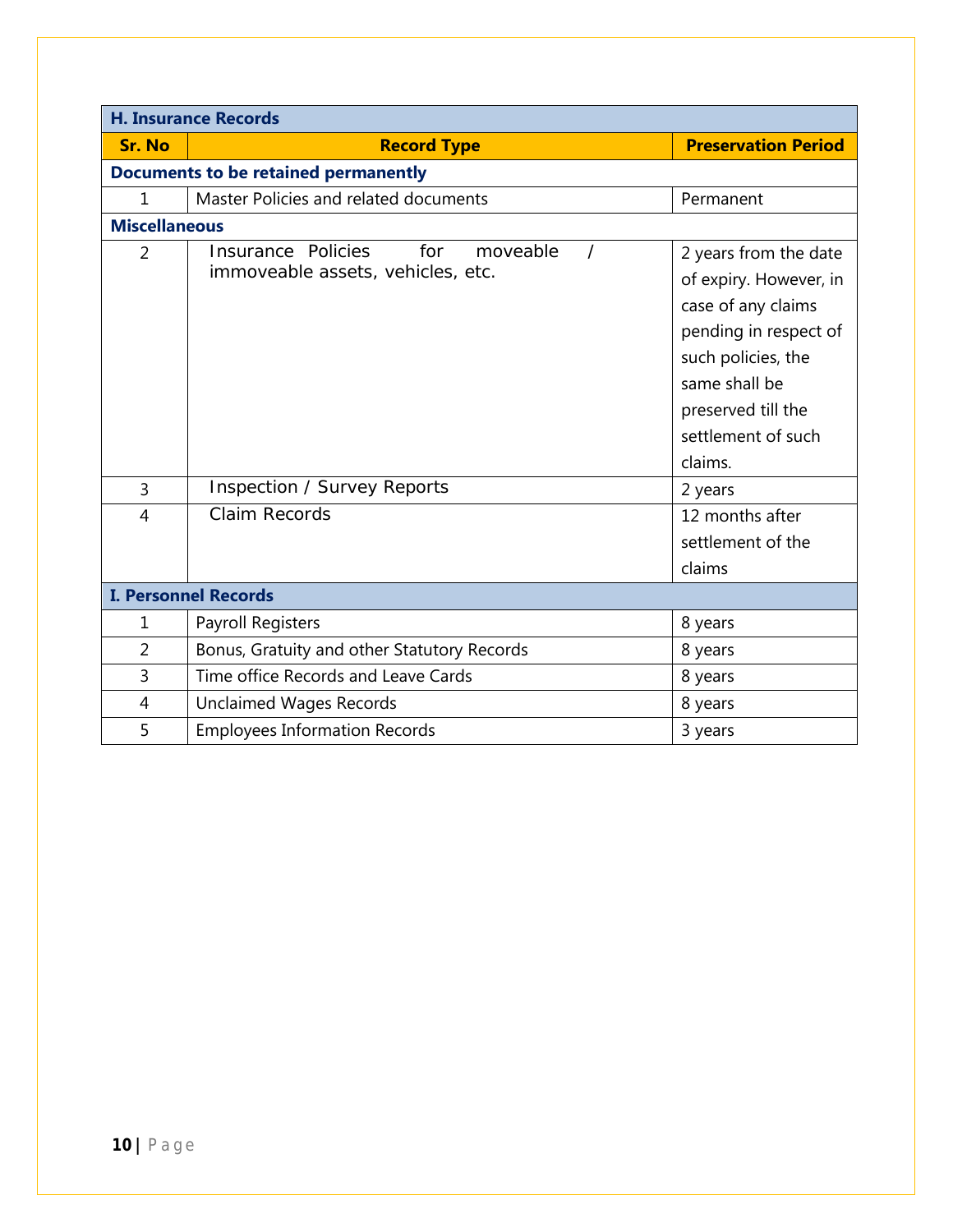| J. Electronic Records                                                                              |                                                                                             |                            |
|----------------------------------------------------------------------------------------------------|---------------------------------------------------------------------------------------------|----------------------------|
| <b>Sr. No</b>                                                                                      | <b>Record Type</b>                                                                          | <b>Preservation Period</b> |
| <b>Emails:-</b>                                                                                    |                                                                                             |                            |
| $\mathbf{1}$                                                                                       | All E-mails from internal and external sources that are                                     | Permanent                  |
|                                                                                                    | important and have significant impact and lasting                                           |                            |
|                                                                                                    | consequences.                                                                               |                            |
| $\overline{2}$                                                                                     | All E-mails from internal and external sources that are not                                 | 2 years                    |
|                                                                                                    | important and have no significant impact and lasting                                        |                            |
|                                                                                                    | consequences.                                                                               |                            |
|                                                                                                    | • Staff will not store or transfer the Company related emails on non-work related computers |                            |
|                                                                                                    | except as necessary or appropriate with due approvals from the Central IT team and the      |                            |
|                                                                                                    | respective Managers.                                                                        |                            |
| • Staff will take care not to send confidential / proprietary information to outside sources       |                                                                                             |                            |
| Any e-mail that the staff deemed vital to the performance of their job should be copied to the     |                                                                                             |                            |
| staff's specific folder and/or printed and stored in the employee's workplace.                     |                                                                                             |                            |
| <b>Electronic Documents including PDF files:-</b>                                                  |                                                                                             |                            |
| • PDF documents – Can be a maximum period of 5 years. But the said document may be                 |                                                                                             |                            |
| destroyed depending upon the completion of the job or its use coming to an end.                    |                                                                                             |                            |
| • Text / Formatted files: All word / excel / Power point files may be deleted once every year      |                                                                                             |                            |
| depending on the importance or lack of it.                                                         |                                                                                             |                            |
| <b>Web page files:-</b>                                                                            |                                                                                             |                            |
| • To be retained for a period of 5 years as specified in the Listing Regulations.                  |                                                                                             |                            |
| • To be archived by the I.T. Department with the support of the service provider for a period of 3 |                                                                                             |                            |
| years after the initial period of five years of live page.                                         |                                                                                             |                            |